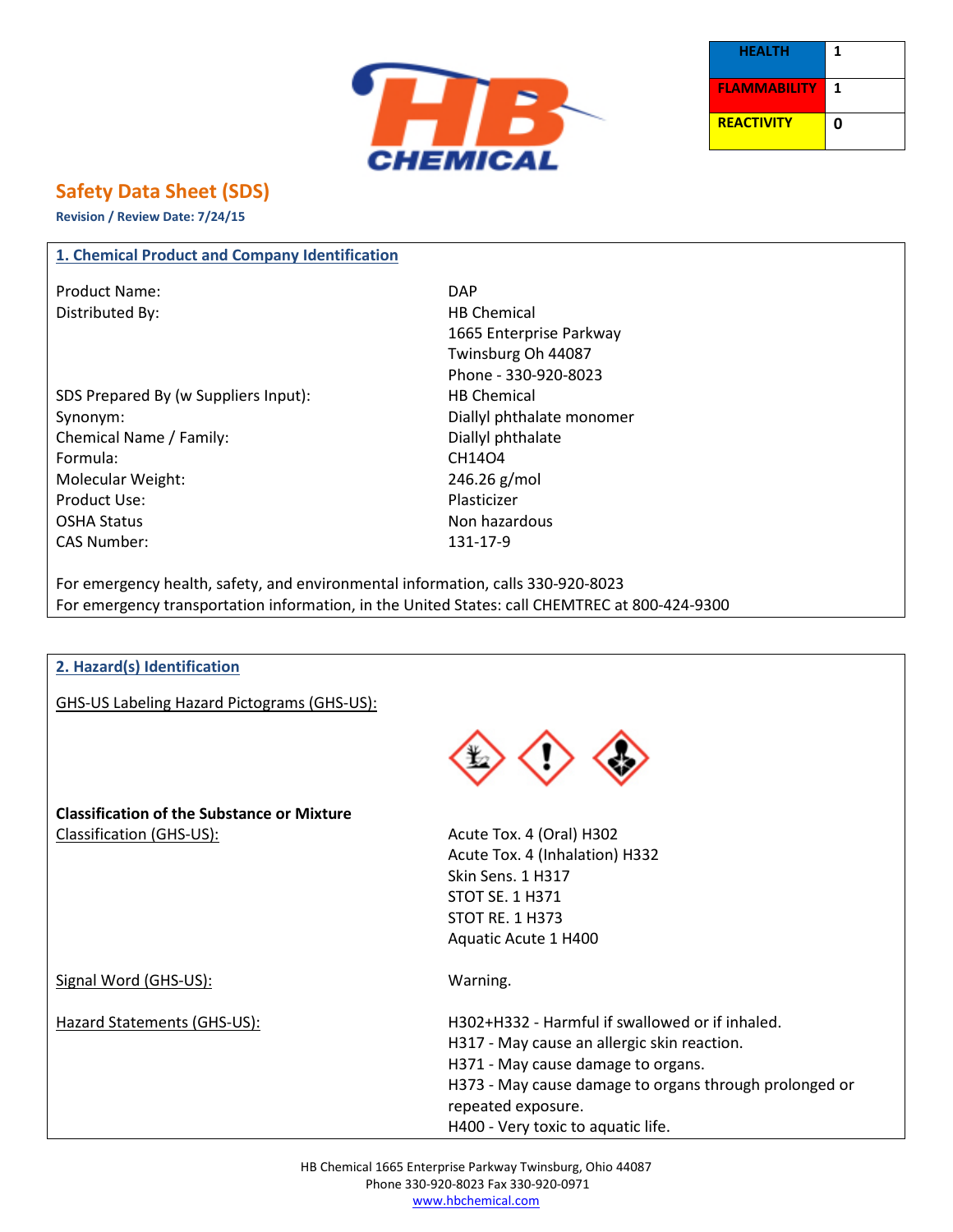| <b>Precautionary Statements (GHS-US):</b>                                             | P260 - Do not breathe dust/fume/gas/mist/vapors/spray.<br>P261 - Avoid breathing vapors, mist, or spray.<br>P264 - Wash hands, forearms, and other exposed areas<br>thoroughly after handling.<br>P270 - Do not eat, drink or smoke when using this product.<br>P271 - Use only outdoors or in a well-ventilated area.<br>P272 - Contaminated work clothing must not be allowed out of<br>the workplace.<br>P273 - Avoid release to the environment.<br>P280 - Wear protective gloves, protective clothing, and eye<br>protection.<br>P301+P312 - IF SWALLOWED: Call a poison center or doctor if<br>you feel unwell.<br>P302+P352 - IF ON SKIN: Wash with plenty of water.<br>P304+P340 - IF INHALED: Remove person to fresh air and keep<br>at rest in a position comfortable for breathing.<br>P308+P313 - If exposed or concerned: Get medical<br>advice/attention.<br>P330 - Rinse mouth.<br>P333+P313 - If skin irritation or rash occurs: Get medical<br>advice/attention.<br>P362+P364 - Take off contaminated clothing and wash it before<br>reuse.<br>P391 - Collect spillage.<br>P405 - Store locked up.<br>P501 - Dispose of contents/container in accordance with local,<br>regional, national, and international regulations. |
|---------------------------------------------------------------------------------------|---------------------------------------------------------------------------------------------------------------------------------------------------------------------------------------------------------------------------------------------------------------------------------------------------------------------------------------------------------------------------------------------------------------------------------------------------------------------------------------------------------------------------------------------------------------------------------------------------------------------------------------------------------------------------------------------------------------------------------------------------------------------------------------------------------------------------------------------------------------------------------------------------------------------------------------------------------------------------------------------------------------------------------------------------------------------------------------------------------------------------------------------------------------------------------------------------------------------------------------------|
| Other Hazards:                                                                        | Exposure may aggravate those with pre-existing eye, skin, or<br>respiratory conditions.                                                                                                                                                                                                                                                                                                                                                                                                                                                                                                                                                                                                                                                                                                                                                                                                                                                                                                                                                                                                                                                                                                                                                     |
| Unknown Acute Toxicity (GHS-US):                                                      | No data available.                                                                                                                                                                                                                                                                                                                                                                                                                                                                                                                                                                                                                                                                                                                                                                                                                                                                                                                                                                                                                                                                                                                                                                                                                          |
| Chronic Symptoms:                                                                     | Suspected of causing genetic defects (oral, dermal).                                                                                                                                                                                                                                                                                                                                                                                                                                                                                                                                                                                                                                                                                                                                                                                                                                                                                                                                                                                                                                                                                                                                                                                        |
| Indication of Any Immediate Medical Attention and<br><b>Special Treatment Needed:</b> | If exposed or concerned, get medical advice and attention.                                                                                                                                                                                                                                                                                                                                                                                                                                                                                                                                                                                                                                                                                                                                                                                                                                                                                                                                                                                                                                                                                                                                                                                  |
| Symptoms/Injuries:                                                                    | Harmful if swallowed or if inhaled. May cause an allergic skin<br>reaction. Suspected of causing genetic defects (oral, dermal).<br>May be fatal if swallowed and enters airways.                                                                                                                                                                                                                                                                                                                                                                                                                                                                                                                                                                                                                                                                                                                                                                                                                                                                                                                                                                                                                                                           |
| Eye Contact:                                                                          | May cause eye irritation.                                                                                                                                                                                                                                                                                                                                                                                                                                                                                                                                                                                                                                                                                                                                                                                                                                                                                                                                                                                                                                                                                                                                                                                                                   |
| Skin Contact:                                                                         | May cause irritation, rash/allergic reaction. Symptoms may<br>include: Redness, pain, swelling, itching, burning, dryness, and<br>dermatitis.                                                                                                                                                                                                                                                                                                                                                                                                                                                                                                                                                                                                                                                                                                                                                                                                                                                                                                                                                                                                                                                                                               |
| Ingestion:                                                                            | May cause hepatic injury and digestive tract disturbances.<br>Harmful if swallowed. May be fatal if swallowed and enters<br>airways.                                                                                                                                                                                                                                                                                                                                                                                                                                                                                                                                                                                                                                                                                                                                                                                                                                                                                                                                                                                                                                                                                                        |

Г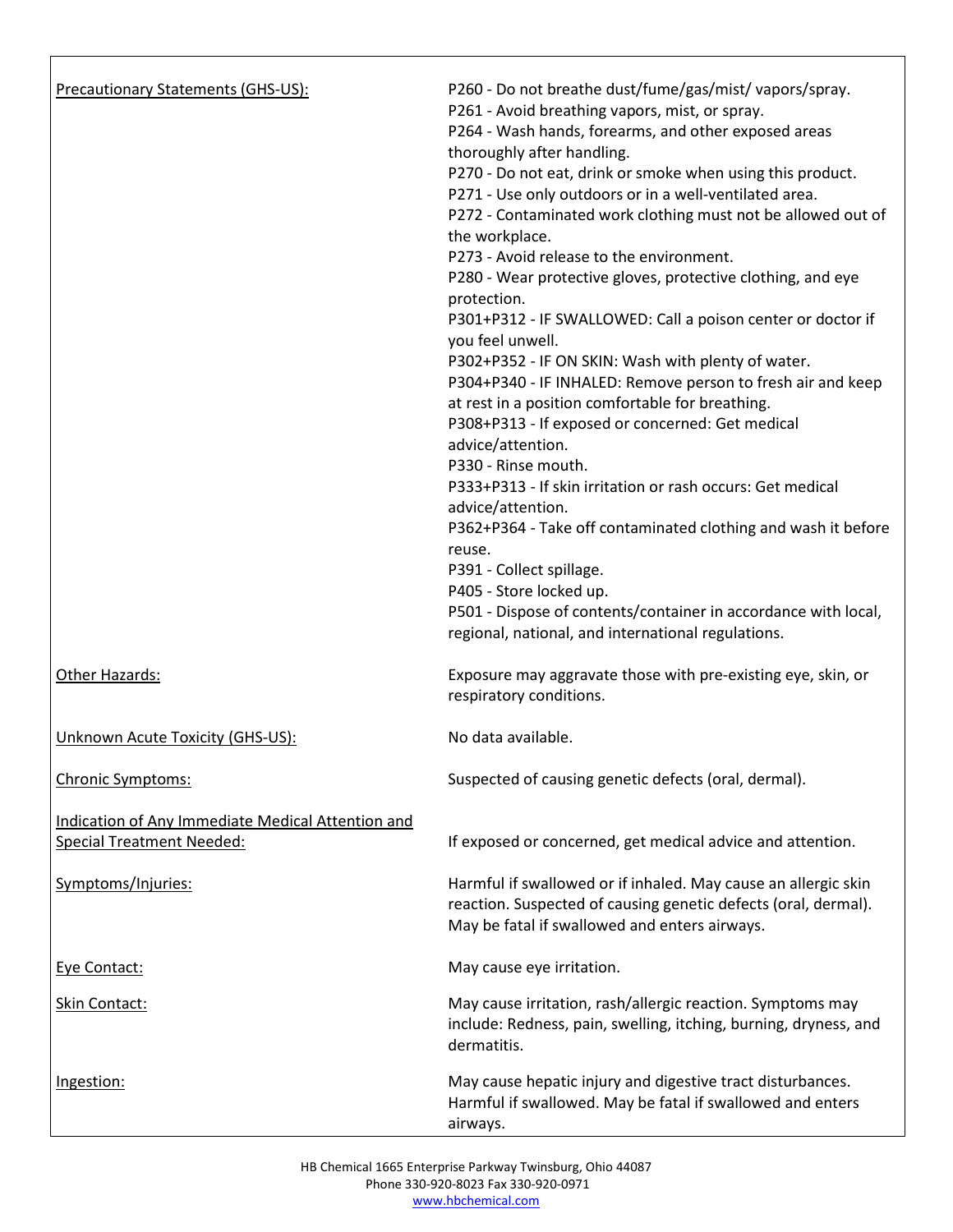| <b>Name</b>       | <b>Product Identifier</b> | %   | <b>Classification (GHS-US)</b>                                                                                                                                 |
|-------------------|---------------------------|-----|----------------------------------------------------------------------------------------------------------------------------------------------------------------|
| Diallyl phthalate | (CAS No) 131-17-9         | >99 | Acute Tox. 4 (Oral), H302<br>Acute Tox. 4 (Inhalation),<br>H332<br>Skin Sens. 1B, H317<br>STOT SE. 1, H371<br><b>STOT RE. 1, H373</b><br>Aquatic Acute 1, H400 |

| <b>4. First Aid Measures</b> |                                                                                                                                                                                                                                    |
|------------------------------|------------------------------------------------------------------------------------------------------------------------------------------------------------------------------------------------------------------------------------|
| First-aid Measures General:  | Never give anything by mouth to an unconscious person. If you<br>feel unwell, seek medical advice (show the label if possible).                                                                                                    |
| Inhalation:                  | Remove to fresh air. Give the victim rest. If not breathing, give<br>artificial respiration. If breathing is difficult, give oxygen. Never<br>give anything by mouth to an unconscious person. Get<br>immediate medical attention. |
| Eyes:                        | Immediately hold eyelids apart and flush eyes with plenty of<br>water for at least 15 minutes. Get medical attention. Remove<br>contact lenses if worn.                                                                            |
| Skin:                        | Remove contaminated clothing. Wash skin with soap and water<br>immediately. Get medical attention if irritation develops or<br>persists.                                                                                           |
| Ingestion:                   | Do not induce vomiting. Rinse mouth. Immediately call a poison<br>center or doctor/physician.                                                                                                                                      |

| <b>5. Fire-Fighting Measures</b>         |                                                                                                                                                                                                                                                                                                                                                                                                     |
|------------------------------------------|-----------------------------------------------------------------------------------------------------------------------------------------------------------------------------------------------------------------------------------------------------------------------------------------------------------------------------------------------------------------------------------------------------|
| <b>Extinguishing Media:</b>              | Use water spray, alcohol-resistant foam, dry chemical or carbon<br>dioxide.                                                                                                                                                                                                                                                                                                                         |
| Unsuitable Extinguishing Media:          | Do not use a heavy water stream. Use of heavy stream of water<br>may spread fire. Application of water stream to hot product<br>may cause frothing and increase fire intensity.                                                                                                                                                                                                                     |
| <b>Special Fire Fighting Procedures:</b> | Evacuate area and fight fire from safe distance. Keep<br>unnecessary and unprotected personnel from entering and stay<br>upwind. Wear self-contained breathing apparatus and full<br>protective equipment. Avoid inhalation of material or<br>combustion by-products. Move container from fire area if it can<br>be done without risk. If impossible to remove, cool container<br>with water spray. |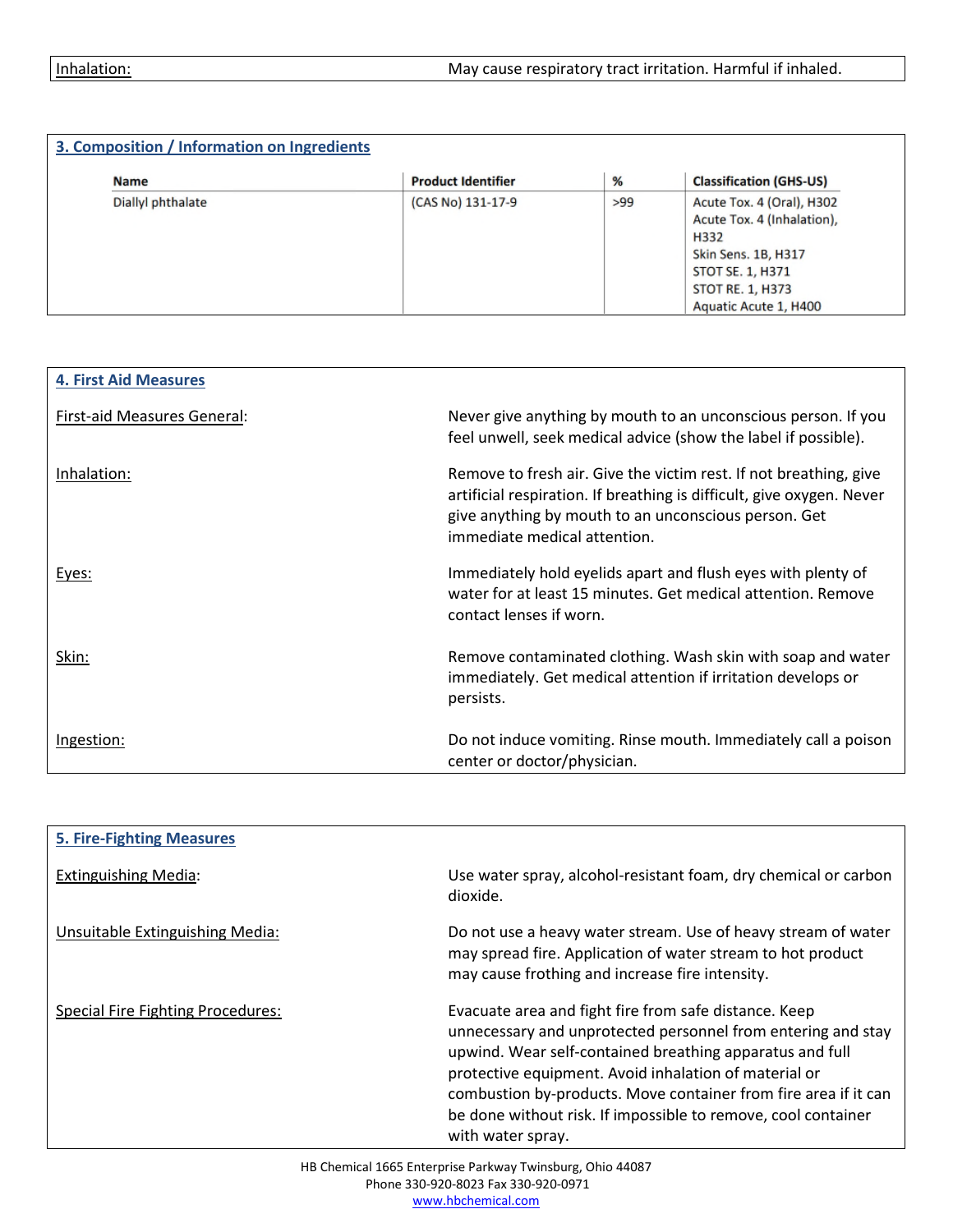| Fire Hazard:                        | Not considered flammable but may burn at high temperatures.                                                                                                                   |
|-------------------------------------|-------------------------------------------------------------------------------------------------------------------------------------------------------------------------------|
| <b>Explosion Hazard:</b>            | Product is not explosive.                                                                                                                                                     |
| Reactivity:                         | Hazardous reactions will not occur under normal conditions.<br>Will polymerize with heat & catalyst.                                                                          |
| <b>Precautionary Measures Fire:</b> | Exercise caution when fighting any chemical fire. Under fire<br>conditions, hazardous fumes will be present. Do not breathe<br>fumes from fires or vapors from decomposition. |
| Firefighting Instructions:          | Use water spray or fog for cooling exposed containers.                                                                                                                        |
| Protection during Firefighting:     | Do not enter fire area without proper protective equipment,<br>including respiratory protection.                                                                              |
| Other Information:                  | Refer to Section 9 for flammability properties.                                                                                                                               |

| <b>6. Accidental Release Measures</b>             |                                                                                                                                                                                                                      |
|---------------------------------------------------|----------------------------------------------------------------------------------------------------------------------------------------------------------------------------------------------------------------------|
| <b>Personal Precautions:</b>                      | Use protective equipment: glasses, boots and apron. Remove<br>contaminated clothing.                                                                                                                                 |
| <b>Environmental Precautions:</b>                 | This substance is very toxic to aquatic organisms. Do not drain<br>or enter bodies of water.                                                                                                                         |
| Methods for containment and clean-up:             | Immediately soak up with inert absorbent material such as dry<br>sand, sawdust, and waste paper. And dispose of as hazard<br>waste following local regulations. Keep in suitable, closed<br>containers for disposal. |
| <b>General Measures:</b>                          | Observe normal standards for handling chemicals. Avoid<br>inhalation and contact with eyes and skin. It is recommended<br>that those with a medical history of sensitization should not<br>handle this product.      |
| For Non-emergency Personnel Protective Equipment: | Use appropriate personal protection equipment (PPE).                                                                                                                                                                 |
| <b>Emergency Procedures:</b>                      | Evacuate unnecessary personnel.                                                                                                                                                                                      |
| Protective Equipment:                             | Equip cleanup crew with proper protection.                                                                                                                                                                           |
| <b>Emergency Procedures:</b>                      | Stop leak if safe to do so. Eliminate ignition sources. Ventilate<br>area.                                                                                                                                           |
| <b>Environmental Precautions:</b>                 | Do not allow to enter drains or water courses. Notify authorities<br>if liquid enters sewers or public waters.                                                                                                       |
| For Containment:                                  | As an immediate precautionary measure, isolate spill or leak<br>area in all directions.                                                                                                                              |
| Methods for Cleaning Up:                          | Clean up spills immediately and dispose of waste safely. Spills<br>should be contained with mechanical barriers. Transfer spilled                                                                                    |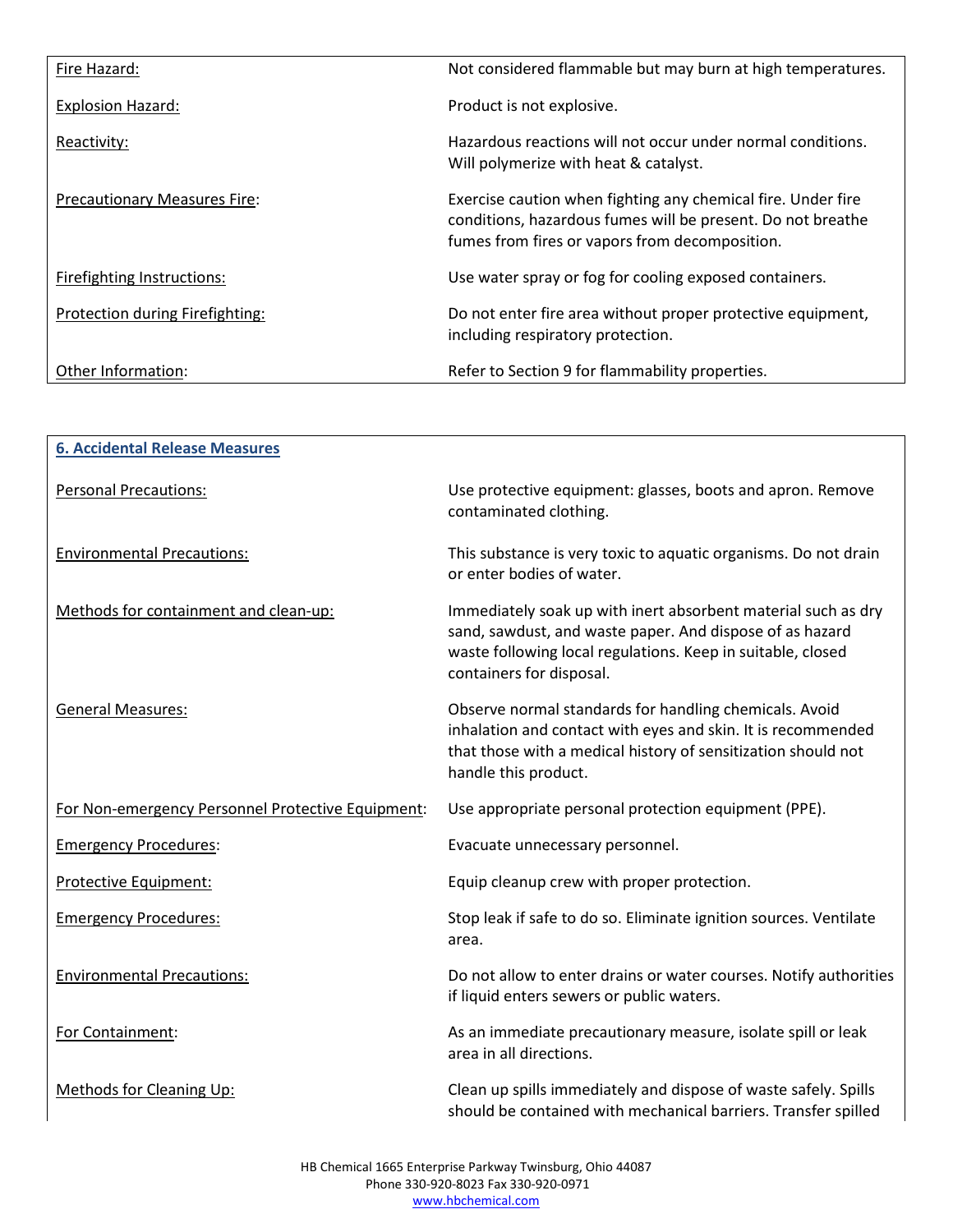| 7. Handling and Storage:                  |                                                                                                                                                                                                                                                                                                                                                                                                                                                                |
|-------------------------------------------|----------------------------------------------------------------------------------------------------------------------------------------------------------------------------------------------------------------------------------------------------------------------------------------------------------------------------------------------------------------------------------------------------------------------------------------------------------------|
| <b>Empty Containers:</b>                  | Treat as hazard waste.                                                                                                                                                                                                                                                                                                                                                                                                                                         |
| Handling:                                 | Avoid contact with skin and eyes. Wash thoroughly after<br>handling. Remove contaminated clothing and wash before<br>reuse. Keep away from all ignition sources. Keep away from<br>food, drink and animal feeding stuffs.                                                                                                                                                                                                                                      |
| Storage:                                  | Keep container tightly closed in a cool, dry and well-ventilated<br>place away from sources of heat, open flames, sparks and direct<br>sunlight. Containers which are opened must be carefully<br>resealed and kept upright to prevent leakage. Store in a dry,<br>cool, and well-ventilated place. Keep container closed when not<br>in use. Keep/Store away from sources of ignition, direct<br>sunlight, extremely high or low temperatures, high pressure. |
| <b>Additional Hazards When Processed:</b> | Any proposed use of this product in elevated-temperature<br>processes should be thoroughly evaluated to assure that safe<br>operating conditions are established and maintained. Product<br>will polymerize with heat & catalyst.                                                                                                                                                                                                                              |
| <b>Hygiene Measures:</b>                  | Handle in accordance with good industrial hygiene and safety<br>procedures. Wash hands and other exposed areas with mild<br>soap and water before eating, drinking, or smoking and when<br>leaving work.                                                                                                                                                                                                                                                       |
| <b>Technical Measures:</b>                | Comply with applicable regulations. Ensure all national/local<br>regulations are observed.                                                                                                                                                                                                                                                                                                                                                                     |
| Incompatible Products:                    | Strong acids. Strong bases. Strong oxidizers.                                                                                                                                                                                                                                                                                                                                                                                                                  |
| Specific End Use(s):                      | Crosslinking agents of insulating varnish, unsaturated polyester<br>and reactive plasticizer of PVC. For professional use only.                                                                                                                                                                                                                                                                                                                                |

| 8. Exposure Controls / Personal Protection |                                                                                                                                                                                                                                                  |
|--------------------------------------------|--------------------------------------------------------------------------------------------------------------------------------------------------------------------------------------------------------------------------------------------------|
| <b>Exposure Controls:</b>                  | Provide adequate ventilation. Keep container tightly closed.<br>Handle in accordance with good industrial hygiene and safety<br>practice. Wash hands before breaks and at the end of workday.                                                    |
| <b>Control Parameters:</b>                 | For substances listed in section 3 that are not listed here, there<br>are no established exposure limits from the manufacturer,<br>supplier, importer, or the appropriate advisory agency<br>including: ACGIH (TLV), NIOSH (REL), or OSHA (PEL). |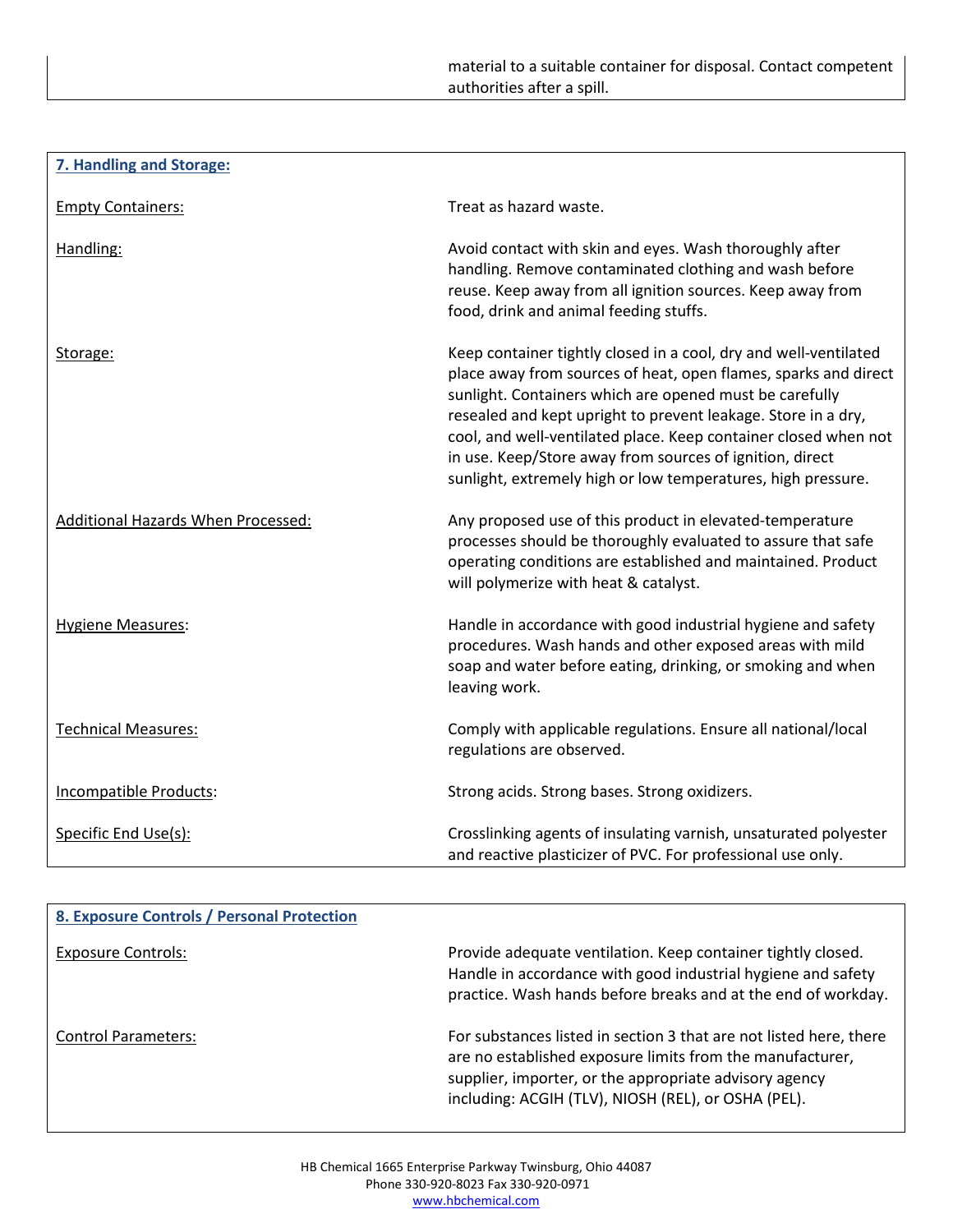| <b>Appropriate Engineering Controls:</b>  | Provide exhaust ventilation or other engineering controls to<br>keep the airborne concentrations of vapor or mists below the<br>applicable workplace exposure limits. Emergency eye wash<br>fountains and safety showers should be available in the<br>immediate vicinity of any potential exposure. Ensure all<br>national/local regulations are observed. |
|-------------------------------------------|-------------------------------------------------------------------------------------------------------------------------------------------------------------------------------------------------------------------------------------------------------------------------------------------------------------------------------------------------------------|
| Personal Protective Equipment:            | Protective goggles. Gloves. Protective clothing. Insufficient<br>ventilation: wear respiratory protection.                                                                                                                                                                                                                                                  |
| <b>Materials for Protective Clothing:</b> | Chemically resistant materials and fabrics.                                                                                                                                                                                                                                                                                                                 |
| Hand Protection:                          | Wear chemically resistant protective gloves.                                                                                                                                                                                                                                                                                                                |
| Eye Protection:                           | Chemical goggles or safety glasses.                                                                                                                                                                                                                                                                                                                         |
| <b>Skin and Body Protection:</b>          | Wear suitable protective clothing. Wear protective gloves. Wear<br>apron, boots and full protective suite.                                                                                                                                                                                                                                                  |
| <b>Respiratory Protection:</b>            | If exposure limits are exceeded or irritation is experienced,<br>approved respiratory protection should be worn. Wear air-<br>purifying respirator equipped with organic vapor cartridges or<br>canisters.                                                                                                                                                  |
| <b>Environmental Exposure Controls:</b>   | Do not allow the product to be released into the environment.                                                                                                                                                                                                                                                                                               |
| <b>Consumer Exposure Controls:</b>        | Do not eat, drink, or smoke during use.                                                                                                                                                                                                                                                                                                                     |

| 9. Physical and Chemical Properties      |                                  |
|------------------------------------------|----------------------------------|
| Physical Form:                           | Liquid                           |
| Appearance:                              | Colorless or slightly yellow     |
| Odor:                                    | Mild Characteristic odor         |
| Odor Threshold:                          | No data available.               |
| <u>pH:</u>                               | 6.9 - 7.3 @ 20°C/68 °F           |
| <b>Evaporation Rate:</b>                 | No data available                |
| <b>Specific Gravity:</b>                 | 1.12(20/20°C)                    |
| Solubility:                              | Soluble to most organic solvents |
| <b>Melting Point:</b>                    | $-70 °C (-94 °F)$                |
| <b>Freezing Point:</b>                   | No data available                |
| Partition Coefficient (n-octanol/water): | 3.23                             |
| Flash Point, TAG CC F:                   | 166 °C (331 °F) (Closed cup)     |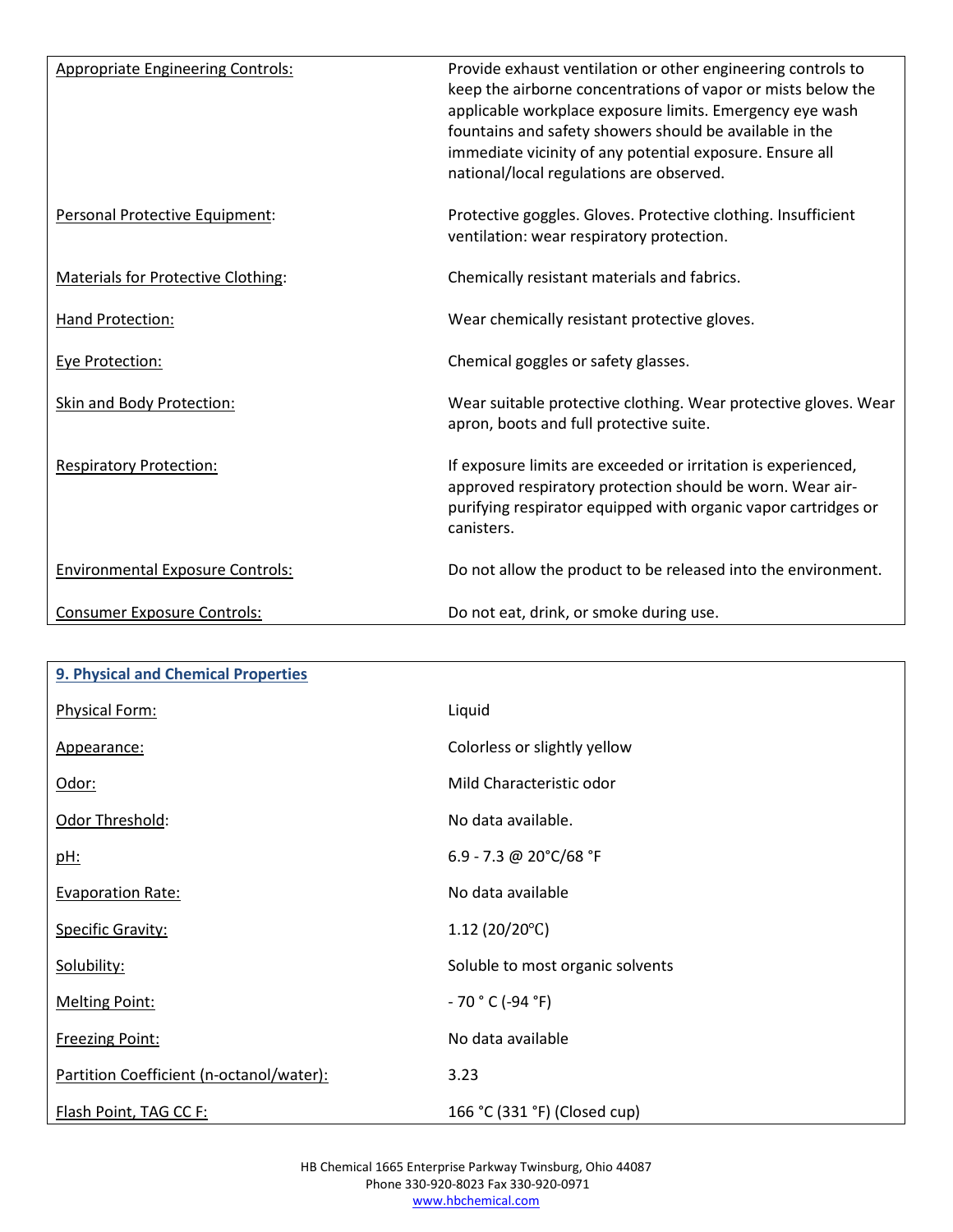| Vapor Pressure (mm Hg):                    | 0.213 Pa @ 25 °C / 77 °F                |
|--------------------------------------------|-----------------------------------------|
| Relative Vapor Density at 20 °C:           | $8.3(25^{\circ}C)$ (air=1)              |
| <b>Relative Density:</b>                   | No data available                       |
| Boiling Point ( <sup>o</sup> F) Initial:   | 165.0 - 167.0 deg C @ 5.00MM            |
| Auto ignition Temperature, <sup>o</sup> C: | 435 °C (815 °F) at 1,013 hPa (760 mmHg) |
| Decomposition Temperature:                 | No data available                       |
| Flammability (solid, gas):                 | No data available                       |
| Viscosity:                                 | No data available                       |

| <b>10. Stability and Reactivity</b>      |                                                                                                                                                           |
|------------------------------------------|-----------------------------------------------------------------------------------------------------------------------------------------------------------|
| Stability:                               | Stable under normal temperatures and pressures.                                                                                                           |
| Incompatibility (Materials to Avoid):    | Strong acid, strong base and strong oxidizer.                                                                                                             |
| <b>Conditions to Avoid:</b>              | Direct sunlight. Extremely high or low temperatures. Sparks,<br>heat, open flame and other sources of ignition. High pressure.<br>Incompatible materials. |
| <b>Hazardous Decomposition Products:</b> | Carbon monoxide, carbon dioxide. Carbon oxides (CO, CO2).<br>Phthalic anhydride. Allyl compounds.                                                         |
| Hazardous Polymerization:                | May occur.                                                                                                                                                |
| Reactivity:                              | Hazardous reactions will not occur under normal conditions.<br>Will polymerize with heat & catalyst.                                                      |
| <b>Chemical Stability:</b>               | Stable under recommended handling and storage conditions.                                                                                                 |
| Possibility of Hazardous Reactions:      | Hazardous reactions will not occur under normal conditions.<br>Will polymerize with heat & catalyst.                                                      |

| 11. Toxicological Information                                                                                                                                        |                       |
|----------------------------------------------------------------------------------------------------------------------------------------------------------------------|-----------------------|
| No components of this product present at levels greater than or equal to 0.1% is identified as a carcinogen or potential<br>carcinogen by ACGIH, NTP, OSHA and IARC. |                       |
| <b>Acute Toxicity:</b><br>Oral:                                                                                                                                      | Harmful if swallowed. |
|                                                                                                                                                                      |                       |
| Inhalation:                                                                                                                                                          | Harmful if inhaled.   |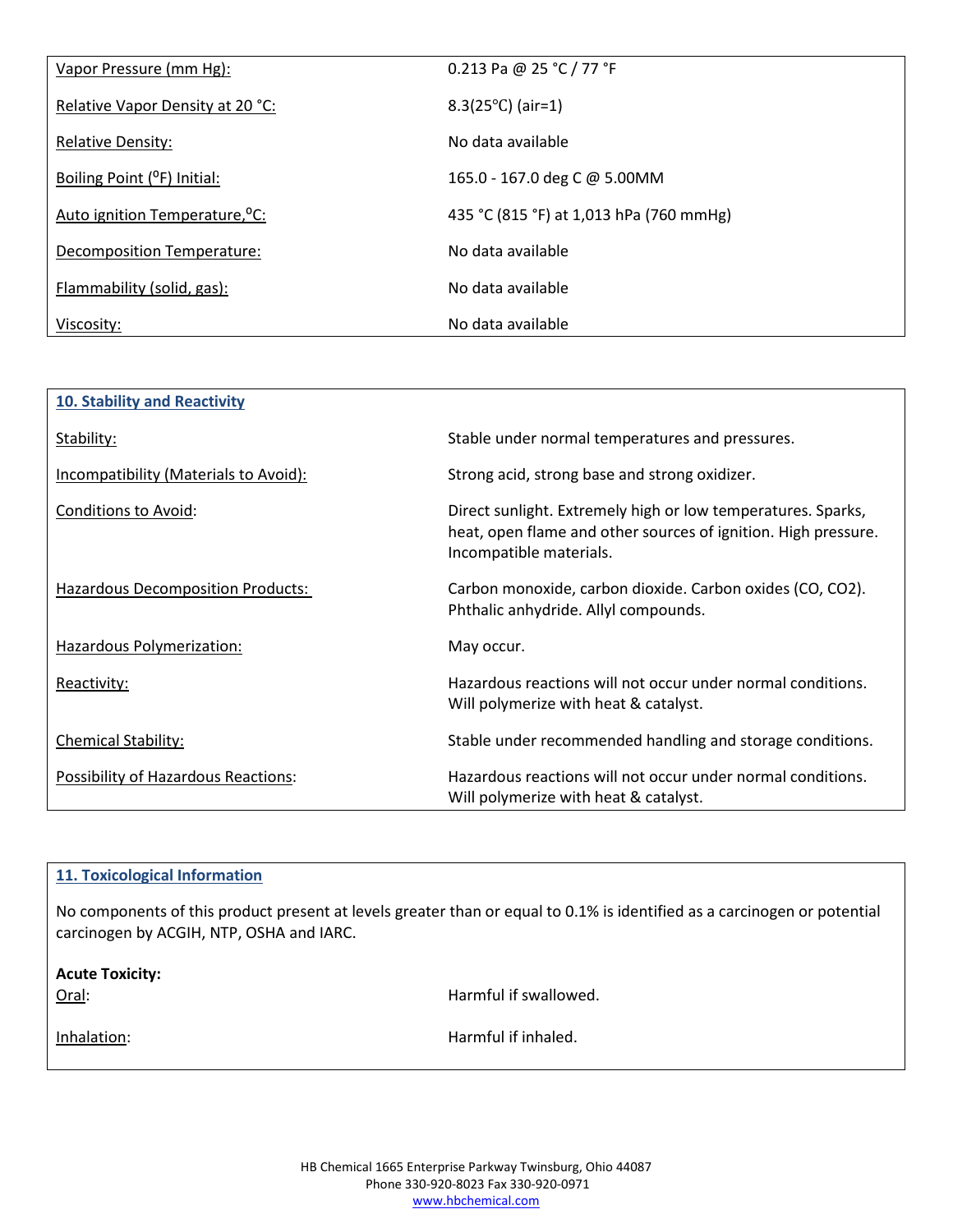| DAISO DAP Monomer 131-17-9                          |                                                                                                                                      |
|-----------------------------------------------------|--------------------------------------------------------------------------------------------------------------------------------------|
| ATE (Oral)                                          | 500.00 mg/kg body weight                                                                                                             |
| <b>ATE (Dust/Mist)</b>                              | $2.10$ mg/l/4h                                                                                                                       |
| Diallyl phthalate (131-17-9)                        |                                                                                                                                      |
| <b>LC50 Inhalation Rat</b>                          | 5200 mg/m <sup>3</sup> (Exposure time: 1 h)                                                                                          |
| ATE (Oral)                                          | 500.00 mg/kg body weight                                                                                                             |
| <b>ATE (Dust/Mist)</b>                              | $2.10$ mg/l/4h                                                                                                                       |
|                                                     |                                                                                                                                      |
| <b>Acute Toxicity:</b><br>Oral effects:             | LD50 656mg/kg (rats)                                                                                                                 |
|                                                     | Remarks: Behavioral: Somnolence (general depressed activity).                                                                        |
| Dermal effects:                                     | LD50 3300mg/kg (rabbits)                                                                                                             |
| Inhalation effects:                                 | LC50 5200mg/kg (rats) (1hr.)                                                                                                         |
|                                                     | Remarks: Sense Organs and Special Senses (Nose, Eye, Ear, and                                                                        |
|                                                     | Taste): Eye: Other. Lungs, Thorax, or Respiration: Dyspnea.<br>Gastrointestinal: Changes in structure or function of salivary        |
|                                                     | glands.                                                                                                                              |
| <b>Skin Corrosion/Irritation:</b>                   | Not classified.                                                                                                                      |
| Serious Eye Damage/Irritation:                      | Not classified.                                                                                                                      |
| Respiratory or Skin Sensitization:                  | May cause an allergic skin reaction.                                                                                                 |
| <b>Germ Cell Mutagenicity:</b>                      | Suspected of causing genetic defects.                                                                                                |
| Carcinogenicity:                                    | Not classified.                                                                                                                      |
| Rat-Oral:                                           | Tumorigenic: Carcinogenic by RTECS criteria. Leukemia                                                                                |
| Mouse - Oral:                                       | Tumorigenic: Carcinogenic by RTECS criteria. Leukemia                                                                                |
| <b>Reproductive Toxicity:</b>                       | Not classified.                                                                                                                      |
| Specific Target Organ Toxicity (Single Exposure):   | Not classified.                                                                                                                      |
| Specific Target Organ Toxicity (Repeated Exposure): | Not classified.                                                                                                                      |
| <b>Aspiration Hazard:</b>                           | May be fatal if swallowed and enters airways.                                                                                        |
| Symptoms/Injuries After Inhalation:                 | Harmful if inhaled.                                                                                                                  |
| Symptoms/Injuries After Skin Contact:               | May cause an allergic skin reaction. Symptoms may include:<br>Redness, pain, swelling, itching, burning, dryness, and<br>dermatitis. |
| Symptoms/Injuries After Eye Contact:                | May cause eye irritation.                                                                                                            |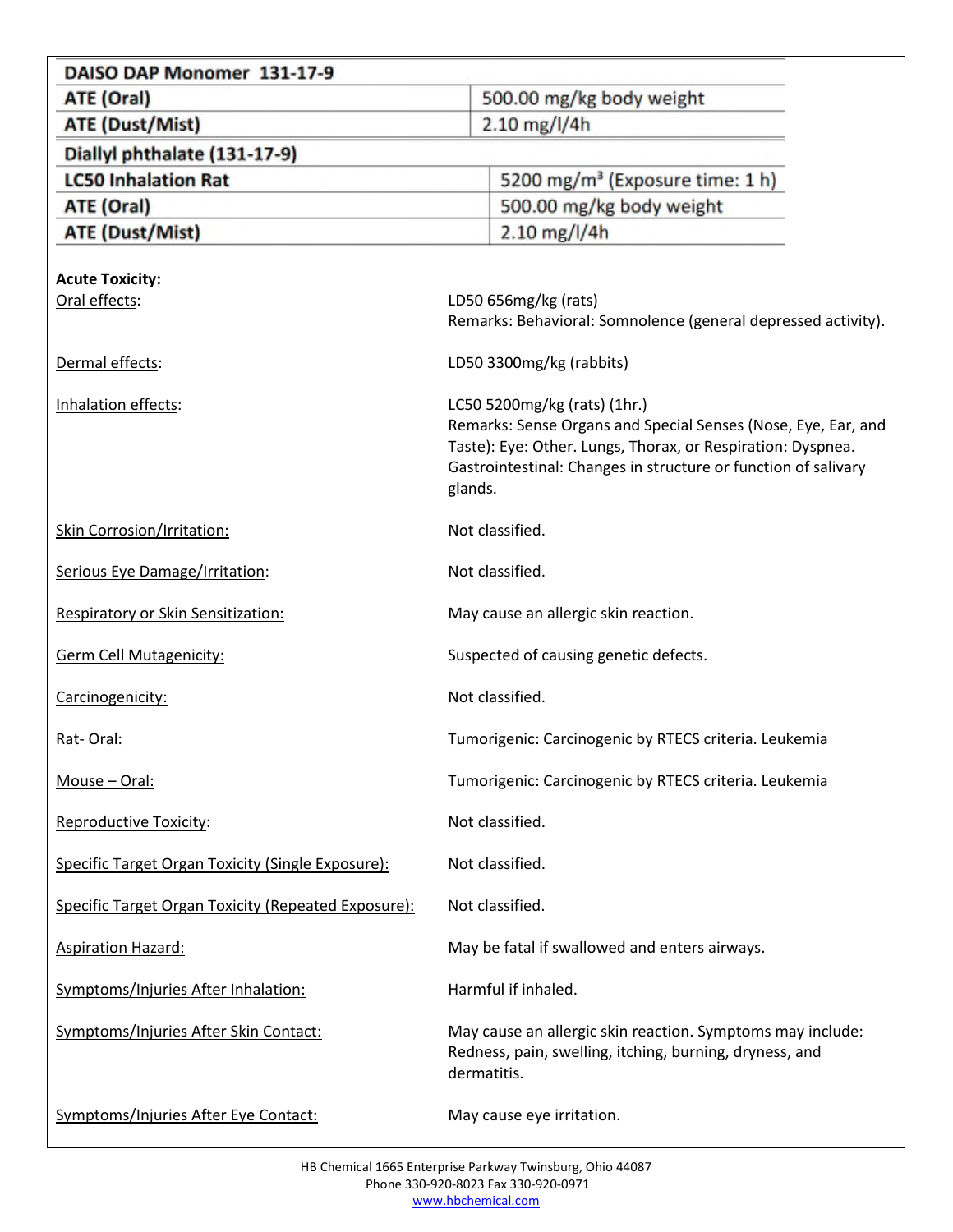| $0.44$ mg/l<br>LC50 Fish 1                           |                                                                                                           |
|------------------------------------------------------|-----------------------------------------------------------------------------------------------------------|
| Diallyl phthalate (131-17-9)                         |                                                                                                           |
| <b>Other Adverse Effects:</b>                        | Avoid release to the environment.                                                                         |
| Mobility in Soil:                                    | No additional information available.                                                                      |
| <b>Bioaccumulative Potential:</b>                    | No additional information available.                                                                      |
| Persistence and Degradability:                       | No additional information available.                                                                      |
| Ecology - General:                                   | Very toxic to aquatic life.                                                                               |
| Toxicity to daphnia and other aquatic invertebrates: | LC50 - Daphnia magna (Water flea) - 20 mg/l - 24 h                                                        |
| Toxicity to fish:                                    | LC50 - Leuciscus idus melanotus - 0.4 mg/l - 48.0 h<br>LCO - Leuciscus idus melanotus - 0.3 mg/l - 48.0 h |
| <b>12. Ecological Information</b>                    |                                                                                                           |
|                                                      |                                                                                                           |
| <b>Chronic Symptoms:</b>                             | Suspected of causing genetic defects (oral, dermal).                                                      |
| Symptoms/Injuries After Ingestion:                   | Harmful if swallowed. May be fatal if swallowed and enters<br>airways.                                    |

## **13. Disposal Considerations**

Disposal of wastes and used containers must be in accordance with applicable federal, state and local regulations. Do not flush to surface water or sanitary sewer system.

| Sewage Disposal Recommendations: | Do not empty into drains; dispose of this material and its<br>container in a safe way.                        |
|----------------------------------|---------------------------------------------------------------------------------------------------------------|
| Waste Disposal Recommendations:  | Dispose of waste material in accordance with all local, regional,<br>national, and international regulations. |
| Ecology – Waste Materials:       | This material is hazardous to the aquatic environment. Keep out<br>of sewers and waterways.                   |

|             | <b>14. Transport Information</b> |                                                      |
|-------------|----------------------------------|------------------------------------------------------|
| <b>DOT:</b> |                                  |                                                      |
|             | Hazard Class:                    | 9                                                    |
|             | <b>Identification Number:</b>    | <b>UN 3082</b>                                       |
|             | Packing Group:                   | Ш                                                    |
|             | Proper Shipping Name:            | Environmentally Hazardous Substances, Liquid, N.O.S. |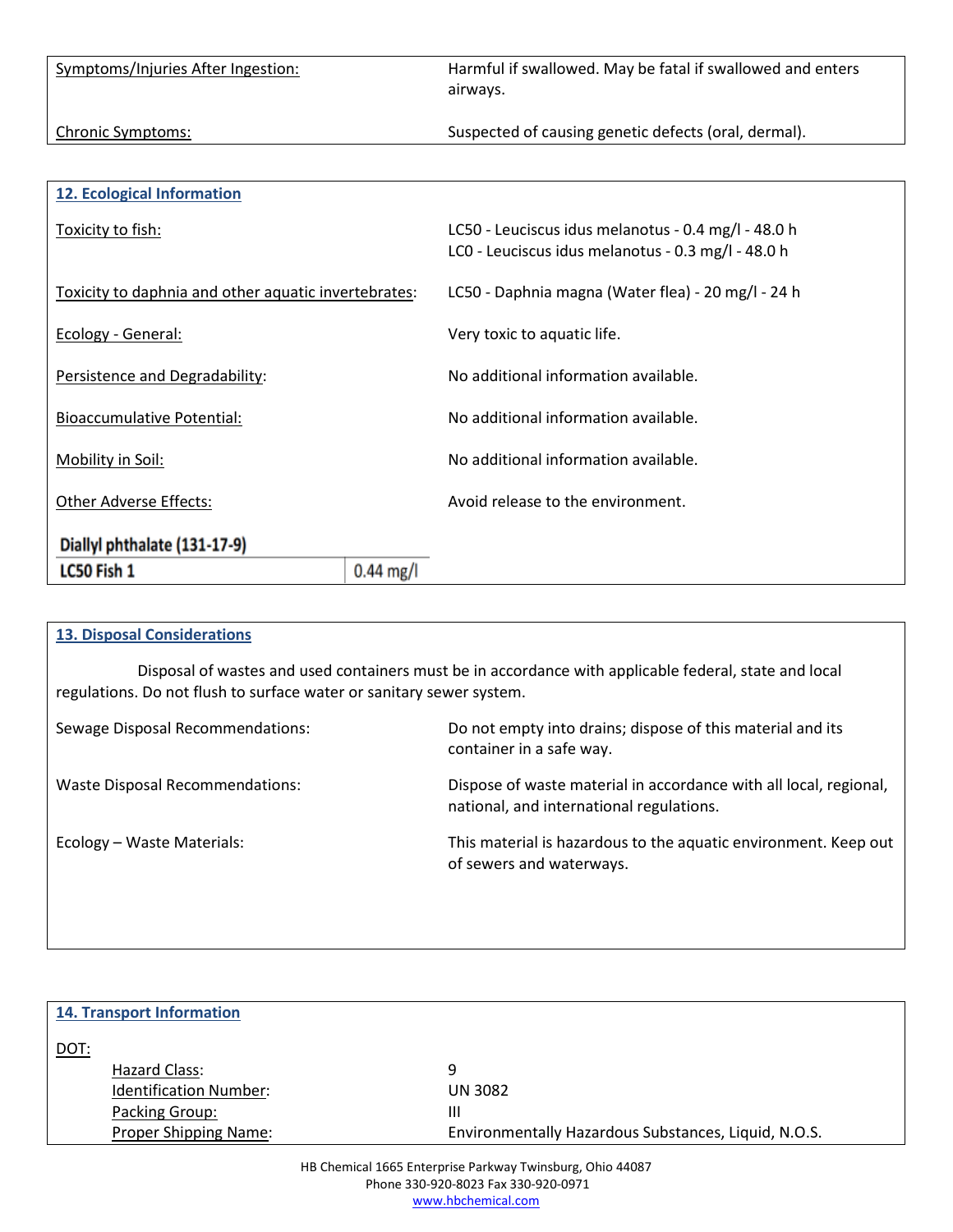|                              | (Diallyl phthalate monomer)                       |
|------------------------------|---------------------------------------------------|
| Label Codes:                 | 9                                                 |
| Marine Pollutants:           | Yes                                               |
| <b>ERG Number:</b>           | 171                                               |
|                              |                                                   |
|                              |                                                   |
| Class:                       | 9                                                 |
| <b>UN Number:</b>            | 3082                                              |
| Packing Group:               | Ш                                                 |
| <b>Proper Shipping Name:</b> | Environmentally Hazardous Substances and articles |
| Marine Pollutants:           | Yes                                               |
| Label Codes:                 | 9                                                 |
| EmS-No. (Fire):              | F-A                                               |
| EmS-No. (Spillage) :         | $S-F$                                             |
|                              |                                                   |
| ICAO/IATA                    |                                                   |
| Class:                       | 9                                                 |
| <b>UN Number:</b>            | 3082                                              |
| Packing Group:               | Ш                                                 |
| <b>Proper Shipping Name:</b> | Environmentally Hazardous Substances and articles |
| Label Codes: 9               |                                                   |
| ERG Code (IATA) : 9L         |                                                   |
|                              |                                                   |

| <b>15. Regulatory Information</b>                                                                                                                        |                                                                                                         |  |
|----------------------------------------------------------------------------------------------------------------------------------------------------------|---------------------------------------------------------------------------------------------------------|--|
| All components of this material are on the TSCA Inventory                                                                                                |                                                                                                         |  |
| All components of this material are on the Canadian DSL                                                                                                  |                                                                                                         |  |
| <b>OSHA Status:</b>                                                                                                                                      | Not listed                                                                                              |  |
| <b>SARA Title III</b><br>Section 302:<br>Section 311/312:<br>Section 313:                                                                                | Not regulated.<br>Delayed (chronic) health hazard, Immediate (acute) health<br>hazard<br>Not regulated. |  |
| Massachusetts Right To Know:                                                                                                                             | Diallyl phthalate, CAS-No.131-17-9                                                                      |  |
| Pennsylvania Right To Know:                                                                                                                              | Diallyl phthalate, CAS-No.131-17-9                                                                      |  |
| New Jersey Right To Know:                                                                                                                                | Diallyl phthalate, CAS-No.131-17-9                                                                      |  |
| Minnesota - Chemicals of High Concern:                                                                                                                   | Diallyl phthalate, CAS-No.131-17-9                                                                      |  |
| U.S. - Texas - Effects Screening Levels - Long Term                                                                                                      |                                                                                                         |  |
| U.S. - Texas - Effects Screening Levels - Short Term                                                                                                     |                                                                                                         |  |
| California Prop. 65 Components:<br>This product does not contain any chemicals known to State of California to cause cancer, birth defects, or any other |                                                                                                         |  |

reproductive harm.